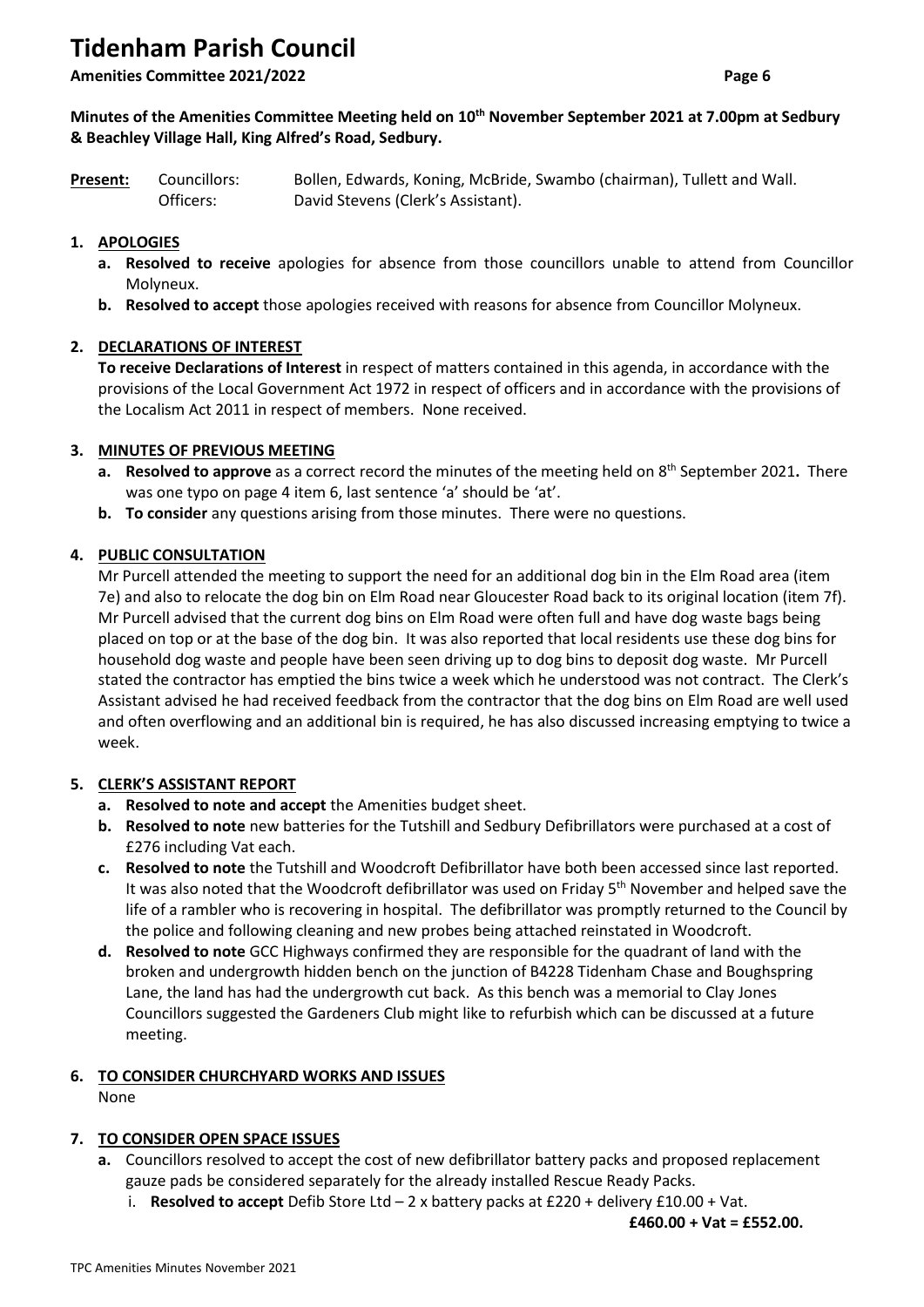# **Tidenham Parish Council**

#### **Amenities Committee 2021/2022 Page 7**

**£619.90 + Vat = £743.88.** iii. **Resolved not to accept** Defib Store Ltd – 4 x Rescue Ready Pack at £19.99 + delivery £10.00 + Vat. **£89.96 + Vat = £107.95.**

ii. **Resolved not to accept** Passion First Aid Ltd – 2 x battery packs at £304 + delivery £5.95 + Vat.

- iv. **Resolved not to accept** Passion First Aid Ltd 4 x Rescue Ready Pack at £31.10 + delivery £5.95 + Vat. **£130.35 + Vat = £156.42.**
- **b. Resolved not to accept** the cost of a cut and collect grass cut on the playing fields at Tutshill recreation ground. Councillors discussed the adverse growing season and agreed to monitor future grass cuts. i. Glebe Contractors. **£420 + Vat = £504.00.**
- **c.** Councillors considered the quotes for the two-year tree maintenance as suggested in the 2020 arborist report.

|      | <b>Resolved to accept Greenfields.</b>             | £1,205 + Vat = £1,446. |
|------|----------------------------------------------------|------------------------|
|      | Resolved not to accept Celtic Roots Tree Services. | £1.680 no Vat.         |
| iii. | <b>Resolved not to accept Trunk Arb Ltd.</b>       | £2,360 + Vat = £2,832. |

**d. Resolved not to accept** the installation of a new waste bin at the Skate Park in Sedbury. Due to previous vandalism at this location Councillors agreed to monitor and if required consider at a future meeting.

| i. Forest Equipment Services – contract emptying fee to apply. | £520.74 + Vat = £624.89.  |
|----------------------------------------------------------------|---------------------------|
| Plus, additional contract emptying fee.                        | £4.81 + Vat = £5.77 a wee |

- **e.** Councillors resolved to accept there is a need for an additional dog bin instead of twice weekly emptying in the Elm Road and Gloucester Road area of Tutshill. Councillors also suggested the Clerk's Assistant should inquire about signs to encourage users to take dog waste home if dog bins are full. The Clerk's Assistant to contact the developer's agent for permission to erect a dog bin.
	- i. **Resolved to accept** Forest Equipment Services additional dog bin. **£318.00 + Vat = £381.60.** Plus, additional contract emptying fee. **£4.81 + Vat = £5.77 a week /**

**£300.04 a year.** ii. **Resolved not to accept** Forest Equipment Services – a second weekly visit up to 7 bins in Tutshill. **£33.67 + Vat = £40.40 a week / £2,101.00 a year.**

- **f. Resolved to accept** relocating the dog bin on Elm Road, near the Gloucester Road junction, back to its original position by the footpath.
	- i. Forest Equipment Services. **£40.00 + Vat = £48.00.**
- **g. Resolved not to accept** request received for an additional dog bin near the scout hut in Sedbury. Councillors suggested this location be monitored given the close proximity of the dog bin already located on the Grahamstown Road and Edmond Road junction.
	- i. Forest Equipment Services additional dog bin. **£318.00 + Vat = £381.60.** Plus, additional contract emptying fee. **£4.81 + Vat = £5.77 a week /**

# **8. TO CONSIDER PLAY AREA ISSUES**

**Resolved to note** the annual play area inspection report and summary of the various playground equipment. Councillors discussed the focus on youth engagement projects and concluded to wait for a future meeting to consider playground equipment.

## **9. TO CONSIDER CORRESPONDENCE RECEIVED**

= £5.77 a week /

**£300.04 a year.**

**£300.04 a year.**